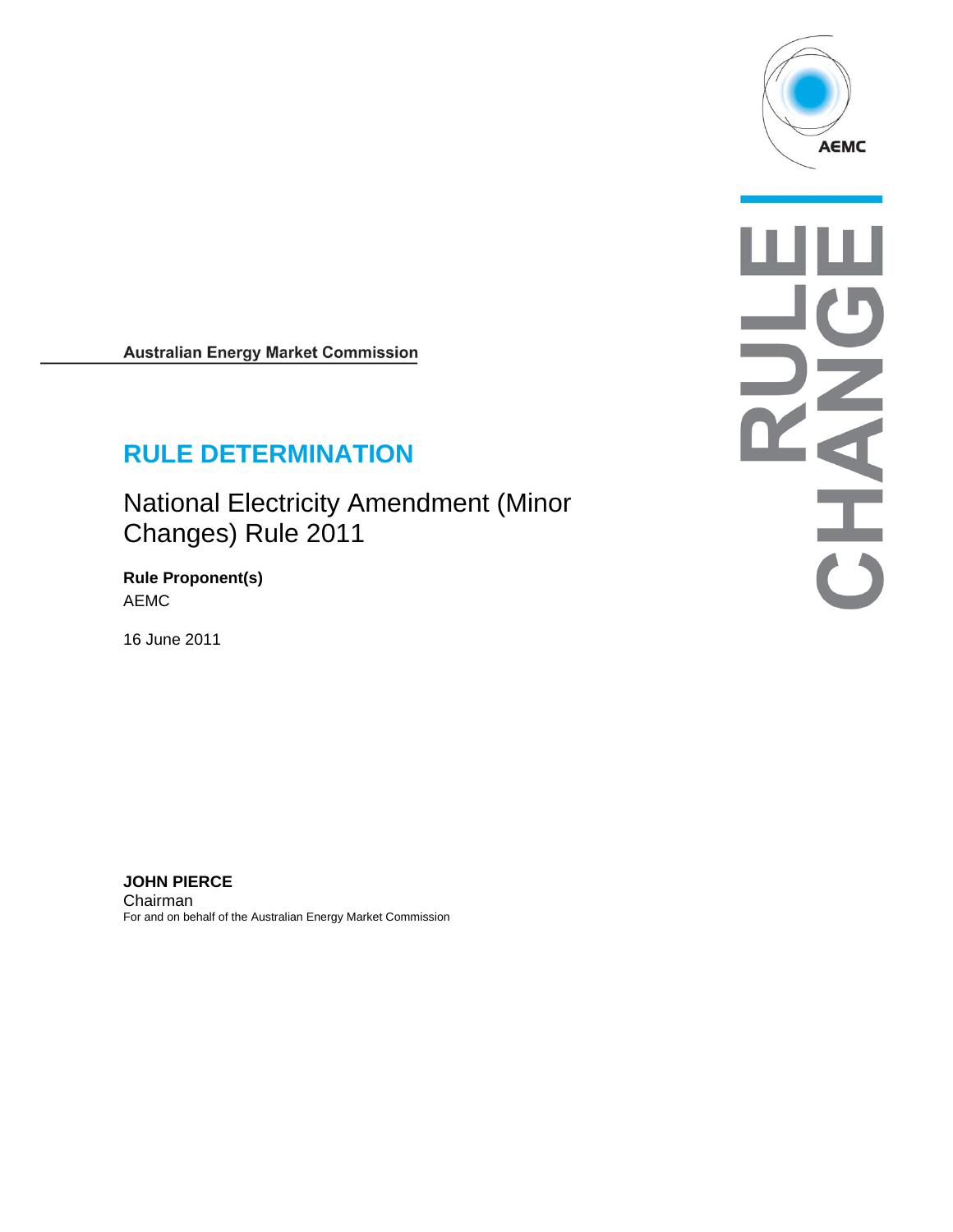#### **Inquiries**

Australian Energy Market Commission PO Box A2449 Sydney South NSW 1235

**E**: aemc@aemc.gov.au **T**: (02) 8296 7800 **F**: (02) 8296 7899

Reference: ERC0124

#### **Citation**

AEMC 2011, Minor Changes, Rule Determination, 16 June 2011 , Sydney

#### **About the AEMC**

The Council of Australian Governments, through its Ministerial Council on Energy (MCE), established the Australian Energy Market Commission (AEMC) in July 2005. The AEMC has two principal functions. We make and amend the national electricity and gas rules, and we conduct independent reviews of the energy markets for the MCE.

This work is copyright. The Copyright Act 1968 permits fair dealing for study, research, news reporting, criticism and review. Selected passages, tables or diagrams may be reproduced for such purposes provided acknowledgement of the source is included.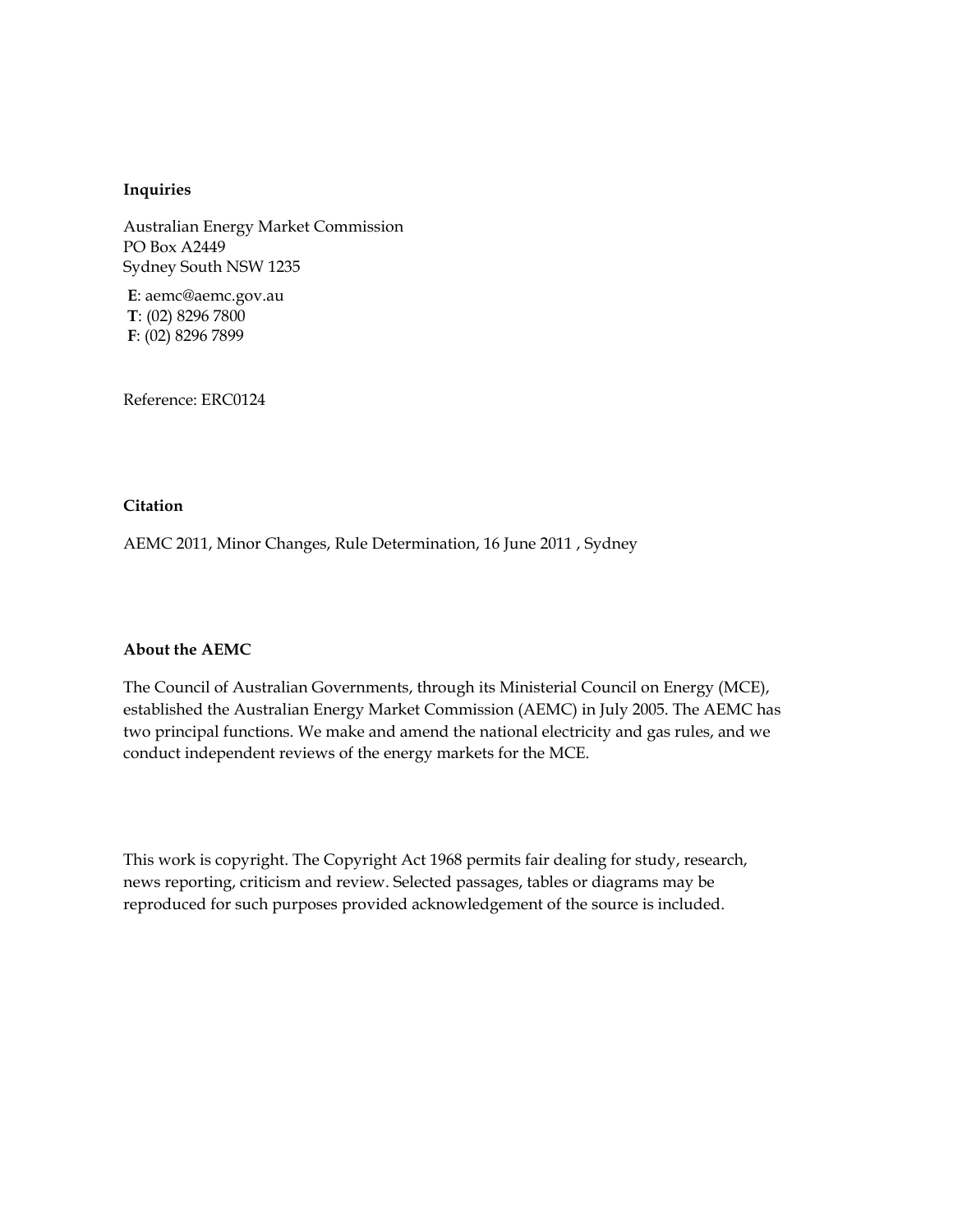### **Summary**

This Rule proposal was initiated by the Australian Energy Market Commission (the Commission) to correct minor errors and make non-material changes to the National Electricity Rules (the Rules) to promote clarity of meaning and to remove identified errors in the Rules. The Commission expedited the Rule making process on the basis that it considered the Rule proposal to be a non-controversial Rule. The Commission considers that the Rule to be made is likely to contribute to the achievement of the National Electricity Objective (NEO) and therefore satisfies the Rule making test under section 88 of the National Electricity Law (NEL).

On 5 May 2011, the Commission gave notice under sections 95 and 96(1)(a) of the NEL of its intention to initiate the proposed National Electricity Amendment (Minor Changes) Rule 2011 under the expedited Rule making process, subject to any written objections to the expedited Rule making process, and to initiate public consultation on the Rule proposal. No objections or submissions were received in relation to this Rule proposal.

In accordance with sections 102 and 103 of the NEL, the Commission has decided to make the Proposed Rule with one minor amendment. The National Electricity Amendment (Minor Changes) Rule 2011 No. 4 will commence operation on 1 July 2011.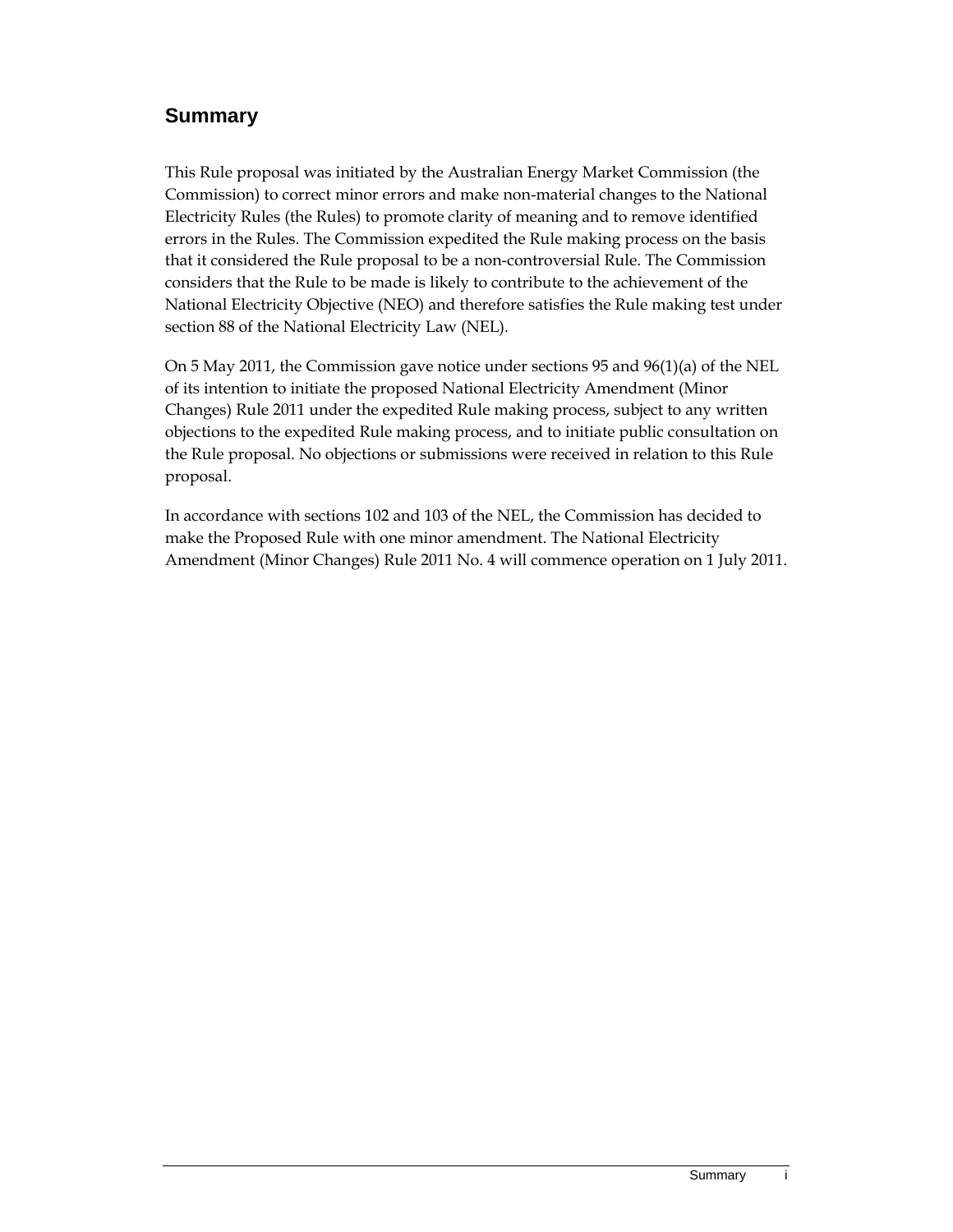## **Contents**

| $\mathbf{1}$   |     |  |  |  |
|----------------|-----|--|--|--|
|                | 1.1 |  |  |  |
|                | 1.2 |  |  |  |
|                | 1.3 |  |  |  |
| $\overline{2}$ |     |  |  |  |
|                | 2.1 |  |  |  |
|                | 2.2 |  |  |  |
|                | 2.3 |  |  |  |
|                | 2.4 |  |  |  |
|                | 2.5 |  |  |  |
| 3              |     |  |  |  |
|                | 3.1 |  |  |  |
|                | 3.2 |  |  |  |
|                |     |  |  |  |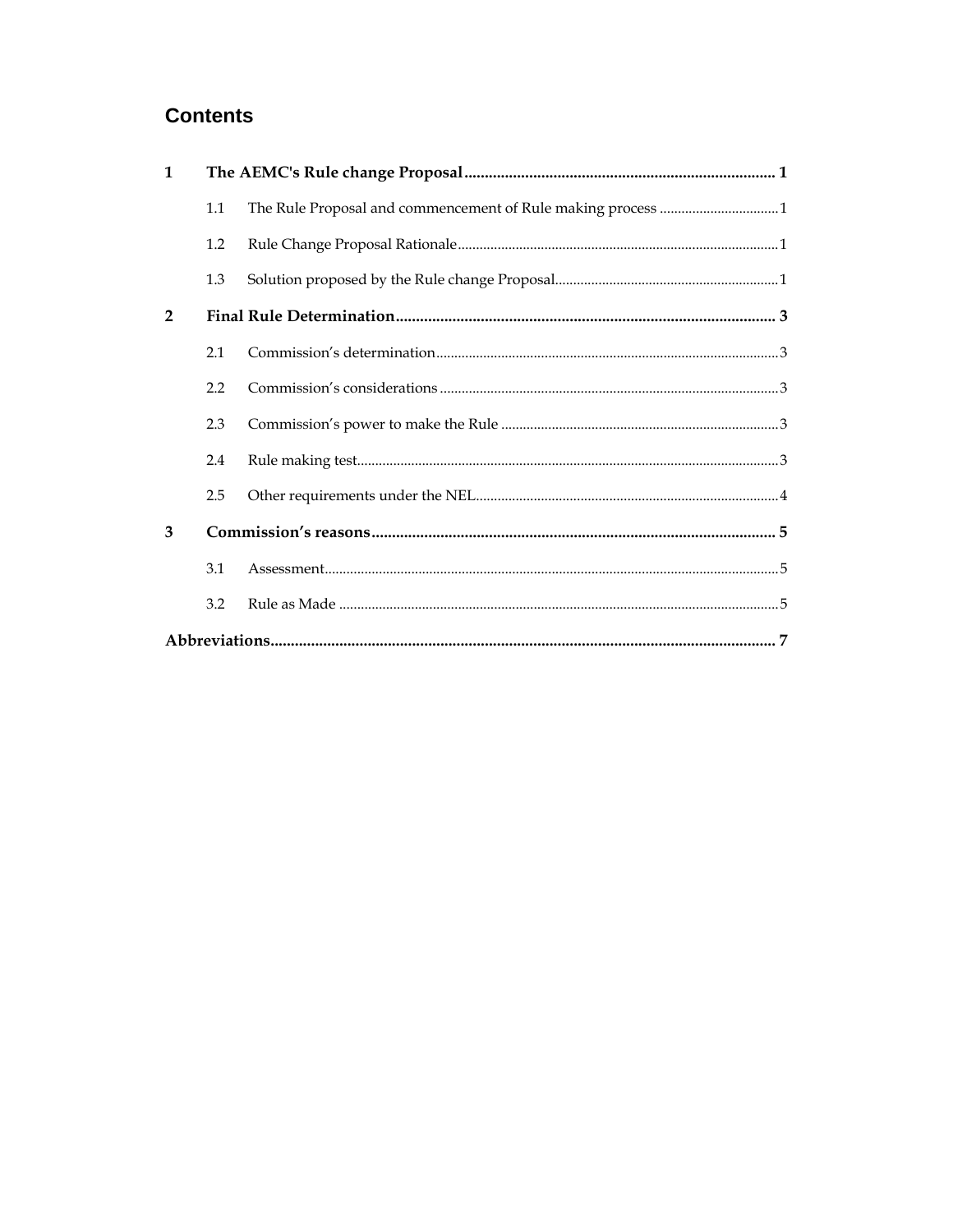## **1 The AEMC's Rule change Proposal**

#### **1.1 The Rule Proposal and commencement of Rule making process**

The Rule proposal was initiated by the Commission to correct minor errors in the Rules and to make non-material changes to the Rules in accordance with section 91(2) of the  $NEL<sup>1</sup>$ .

On 5 May 2011 the Commission published a notice under section 95 of the NEL advising of its intention to commence the Rule change process and consultation in respect of the Rule Change Proposal.

The Commission considered that the Rule Change Proposal was a request for a noncontroversial Rule as it is unlikely to have a significant effect on the National Electricity Market (NEM). Accordingly, the Commission intended to expedite the Rule Change Proposal under section 96(1)(a) of the NEL, subject to any written requests not to do so. The closing date for receipt of written requests was 19 May 2011.

No such requests were received. Accordingly, the Rule Change Proposal was considered under an expedited process under section 96(1)(a) of the NEL.

The Commission invited submissions on the Rule Proposal by 2 June 2011. The Commission received no submissions on the Rule Change Proposal as part of the consultation process.

### **1.2 Rule Change Proposal Rationale**

The Rule change proposal has been prompted by the identification by the AEMC and stakeholders of various minor errors in the Rules, and non-material changes that should to be made to improve the quality and clarity of the Rules.

### **1.3 Solution proposed by the Rule change Proposal**

To address the issues identified in the Rules, the Commission proposed a Rule which seeks to:

- correct several minor errors, including formatting, numbering, and cross referencing anomalies in the Rules;
- amend some Chapter 10 defined terms;

 $\overline{a}$ 

• correct inconsistencies in the treatment of Chapter 10 glossary terms in the body of the Rules; and

<sup>1</sup> Under section 91(2) of the NEL, the Commission must not make a Rule without a request unless it considers the Rule corrects a minor error in the Rules, or it considers the Rule involves a nonmaterial change to the Rules.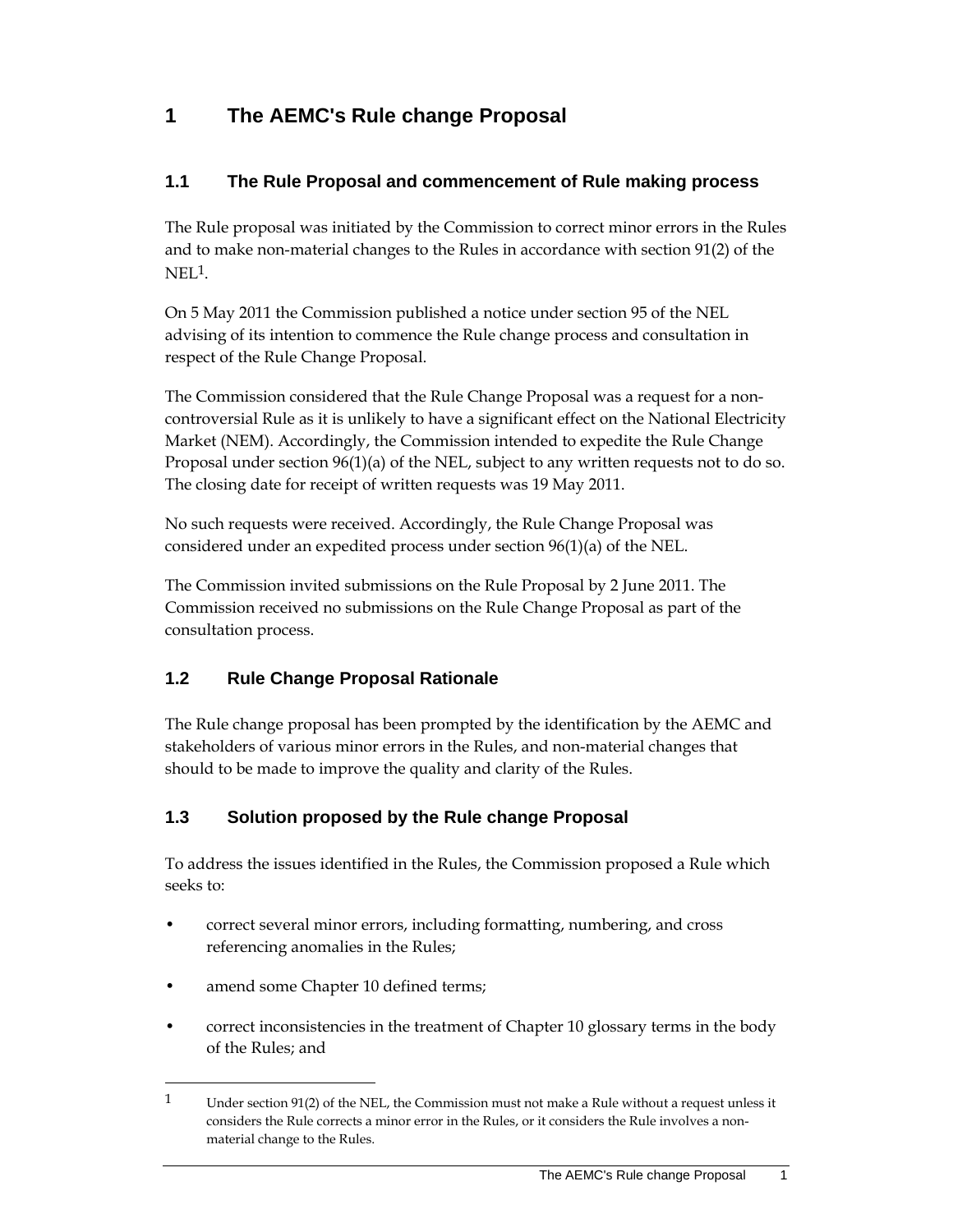• remove participant derogations which have expired under the Rules.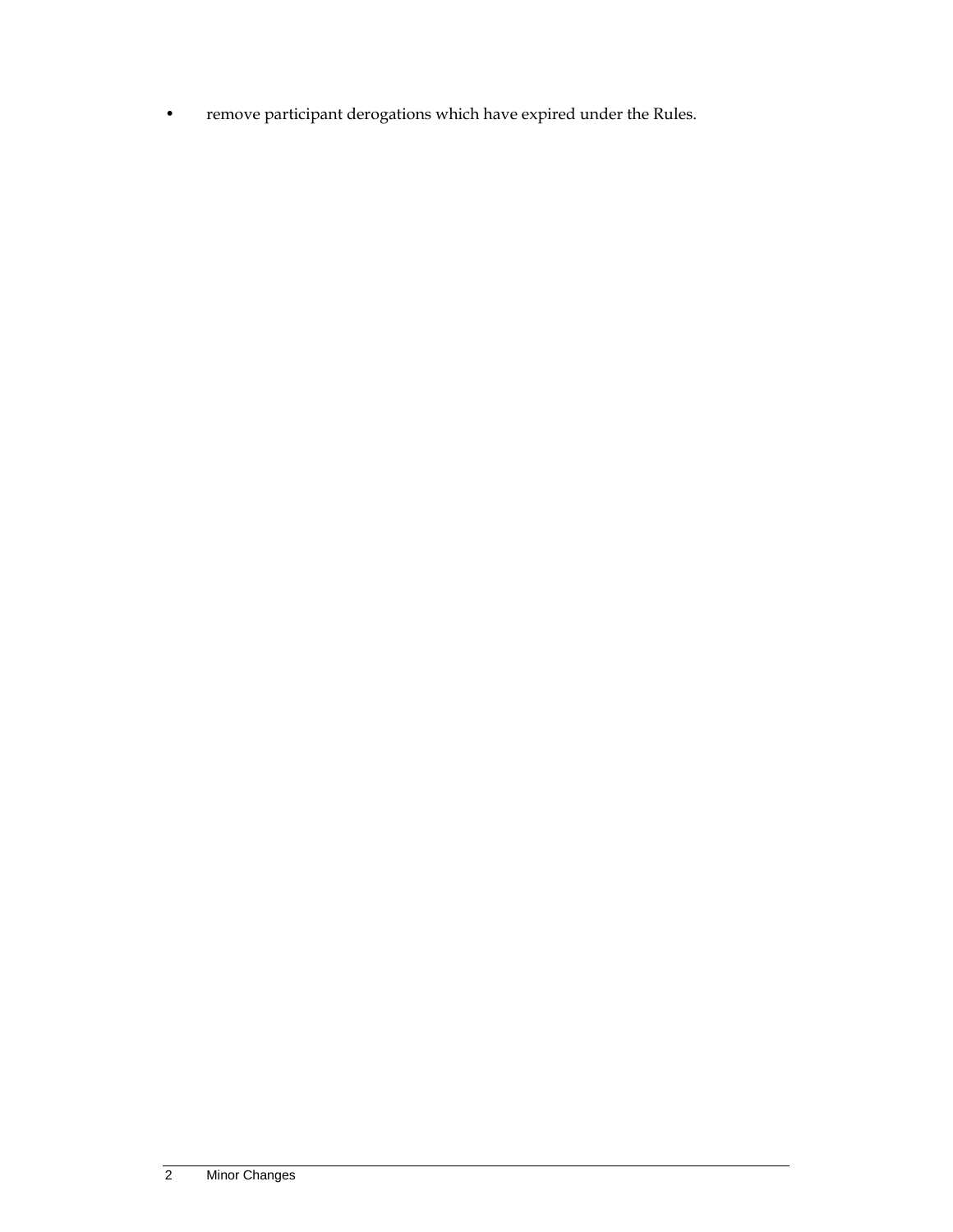## **2 Final Rule Determination**

#### **2.1 Commission's determination**

In accordance with section 102 of the NEL, the Commission makes this final Rule determination in relation to the Rule initiated by the Commission. In accordance with section 103 of the NEL the Commission determines to make the Rule proposed by the Commission with one amendment.

The National Electricity Amendment (Minor Changes) Rule 2011 No. 4 is published with this final Rule determination. The Rule as Made will commence operation on 1 July 2011.

#### **2.2 Commission's considerations**

In assessing the Rule Change Proposal the following were taken into account:

- the Commission's powers under the NEL to make the Rule;
- the Rule Change Proposal;
- the Commission's analysis as to the ways in which the proposed Rule will or is likely to, contribute to the achievement of the National Electricity Objective (NEO);
- any relevant Ministerial Council on Energy (MCE) statement of policy principles; and
- the compatibility with the Australian Energy Market Operator's (AEMO) declared network functions.

#### **2.3 Commission's power to make the Rule**

The Commission is satisfied that the Rule as Made falls within the subject matter about which the Commission may make Rules. The Rule as Made falls within the matters set out in section 34 of the NEL as under section 34(1)(b) of the NEL the Commission may make Rules for or with respect to any matter or thing contemplated by the NEL, or is necessary or expedient for the purposes of the NEL.

#### **2.4 Rule making test**

Under section 88(1) of the NEL the Commission may only make a Rule if it is satisfied that the Rule will, or is likely to, contribute to the achievement of the NEO. This is the decision making framework that the Commission must apply.

The NEO is set out in section 7 of the NEL as follows: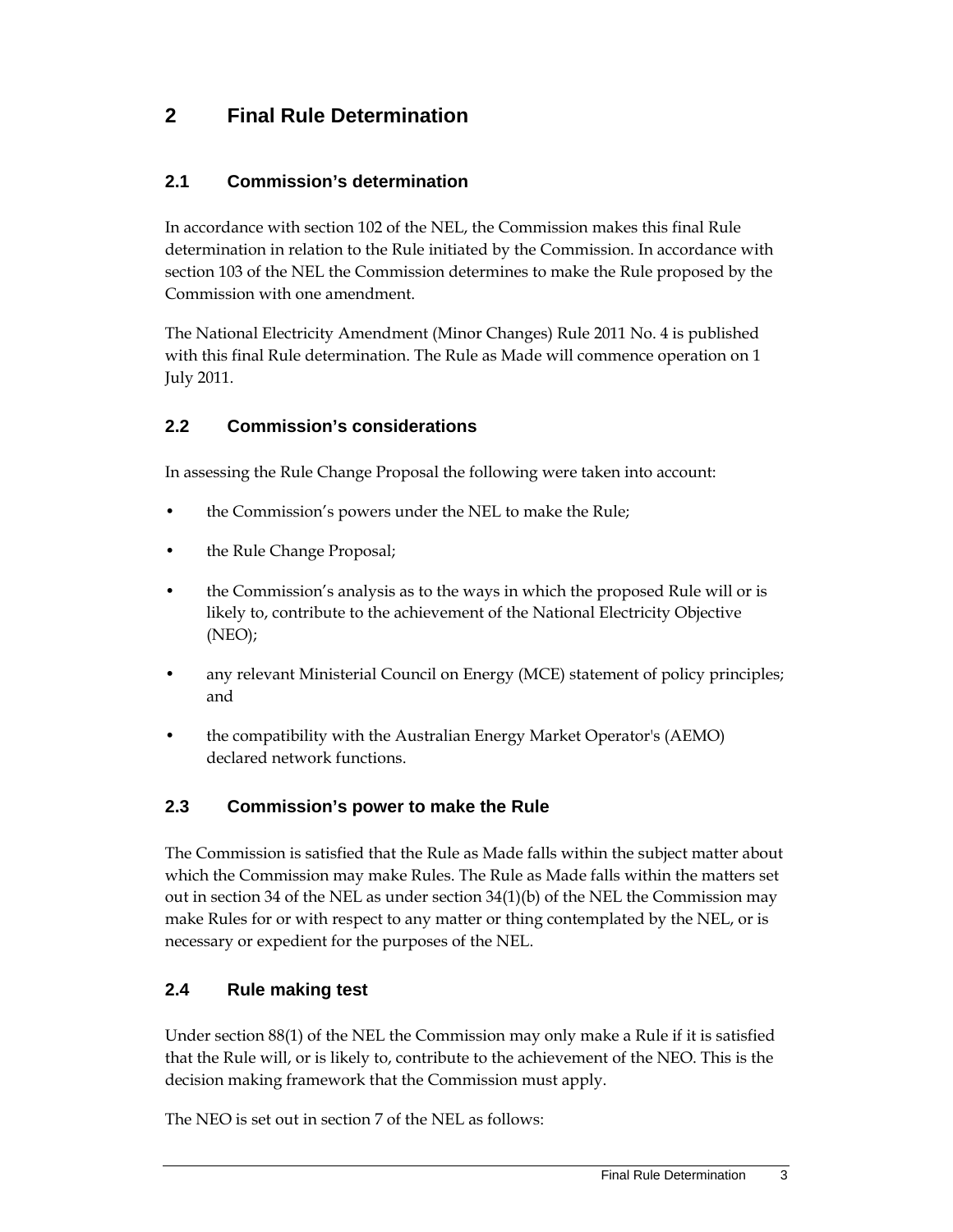"The objective of this Law is to promote efficient investment in, and efficient operation and use of, electricity services for the long term interests of consumers of electricity with respect to:

- (a) price, quality, safety, reliability and security of supply of electricity; and
- (b) the reliability, safety and security of the national electricity system."

The Commission considers that the Rule as Made will improve the quality of the Rules in terms of accuracy and consistency. The Commission considers that the proposed Rule is likely to contribute to the achievement of the NEO, albeit the efficiency benefits that will result from the Rule are considered to be very small given the minor or nonmaterial nature of the changes proposed.

As with previous similar AEMC initiated rule changes, these minor corrections and non-controversial changes will make the Rules clearer to stakeholders. This is important as the Rules inform stakeholders of their rights and obligations for participating in the NEM and stakeholders rely on these Rules in their commercial transactions and documentation.

Under section 91(8) of the NEL the Commission may only make a Rule that has effect with respect to an adoptive jurisdiction if satisfied that the proposed Rule is compatible with the proper performance of AEMO's declared network functions. At present Victoria is the only relevant "adoptive jurisdiction". The Rule as Made is compatible with AEMO's declared network functions because the Rule as Made seeks to make only minor and non-material changes to the Rules and does not change AEMO's functions in any material respect. Therefore the Commission is satisfied that the Rule as Made is compatible with the proper performance of AEMO's declared network functions.

### **2.5 Other requirements under the NEL**

In applying the Rule making test in section 88 of the NEL, the Commission must also have regard to any relevant MCE Statements of Policy Principles as required under section 33 of the NEL. There is no relevant MCE statement of policy principles to which it must have regard to in relation to this Rule as Made.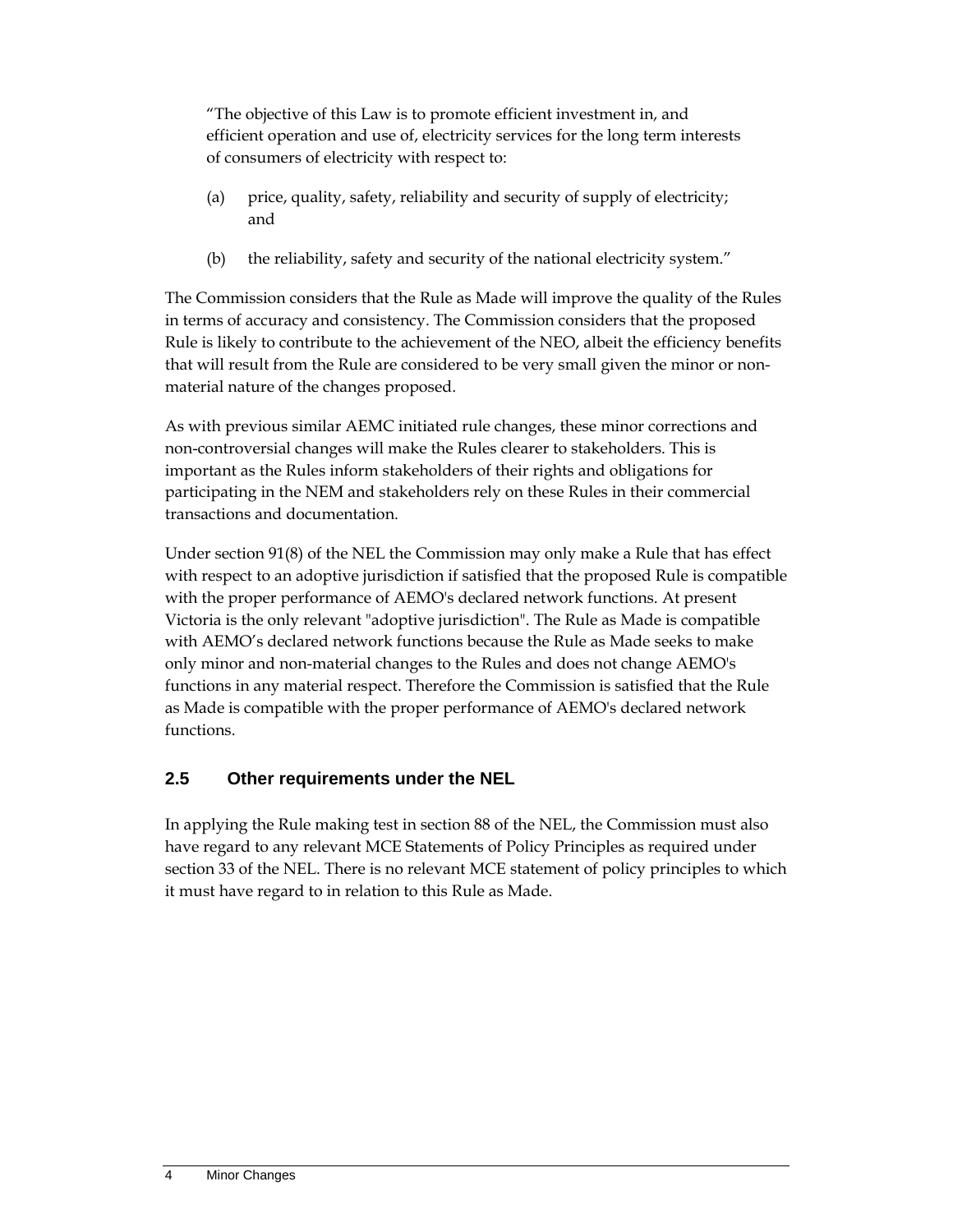## **3 Commission's reasons**

The Commission has analysed the Rule Change Proposal and assessed the issues arising out of this Rule Change Proposal. For the reasons set out below, the Commission has determined that a Rule be made. Its analysis of the Rule initiated by the AEMC is also set out below.

### **3.1 Assessment**

The Rule as Made seeks to correct minor errors and make non-material changes to the Rules. The Rule as Made supports effective and transparent regulation and operation of the NEM, by clarifying the operation of the Rules in the following ways:

- it corrects several minor errors, including formatting, numbering, and cross referencing anomalies in the Rules;
- it amends some Chapter 10 defined terms;;
- it corrects inconsistencies in the treatment of Chapter 10 glossary terms in the body of the Rules; and
- it removes participant derogations which have expired under the Rules.

### **3.2 Rule as Made**

The Rule as Made is the same as the Proposed Rule, with one change. This change relates to item number [3] of the Proposed Rule. Item [3] of the Proposed Rule refers to clause "3.8.3(A)", however the correct clause proposed to be amended is clause  $"3.8.3A(a)(2)(i)$ ". This amendment has been included in the Rule as Made.

The items in the Rule as Made can be categorised as follows:

#### **3.2.1 Removal of expired derogations**

The Rule as Made removes participant derogations which have expired under the Rules in rules 8A.1, 8A.2, 8A.2A and 8A.13. The Rule as Made also removes expired provisions in jurisdictional derogations in rules 9.29, 9.37 and 9.38.

The Commission considers the removal of these expired derogations to be warranted as it will assist in clarifying for stakeholders which Rules are currently operative parts of the Rules. The amendments will not effect the subsequent numbering in the Rules.

#### **3.2.2 Amendment of Chapter 10 glossary definitions and treatment of Chapter 10 glossary terms**

The Rule as Made amends several Chapter 10 glossary definitions to clarify their use and meaning in the Rules. The Rule as Made also corrects errors in the way Chapter 10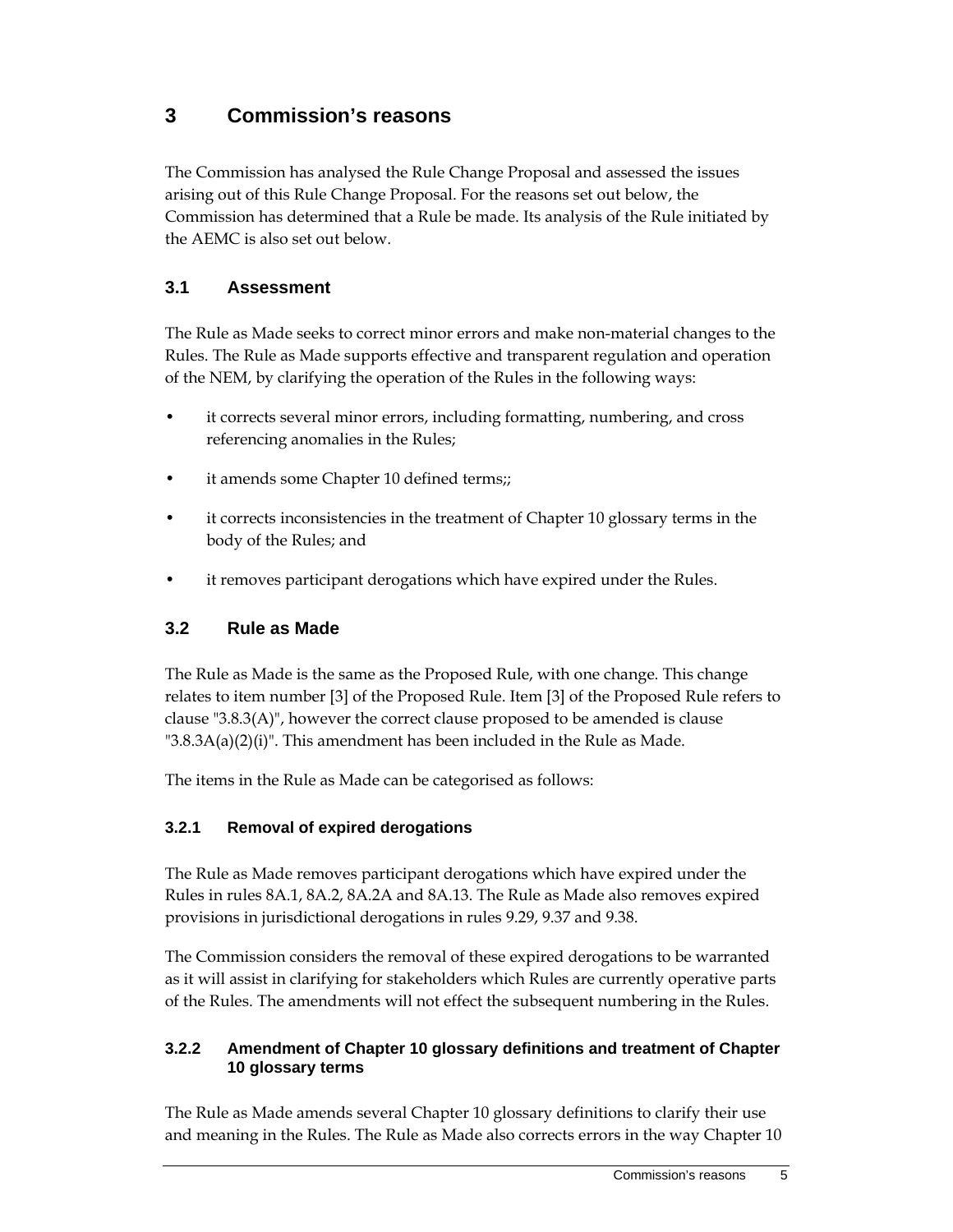glossary terms are treated in the body of the Rules. The amendments will increase the accuracy and consistency of the Rules thereby promoting a clearer understanding of the provisions of the Rules.

#### **3.2.3 Miscellaneous changes to the Rules**

A number of other errors such as typographical errors, formatting errors, numbering and cross referencing errors, and inconsistencies in style and drafting approach have been identified by the AEMC and stakeholders. The Rule as Made rectifies these errors.

The Commission considers the correction of these minor errors and non-material changes in the Rule as Made will improve the accuracy and clarity of the Rules.